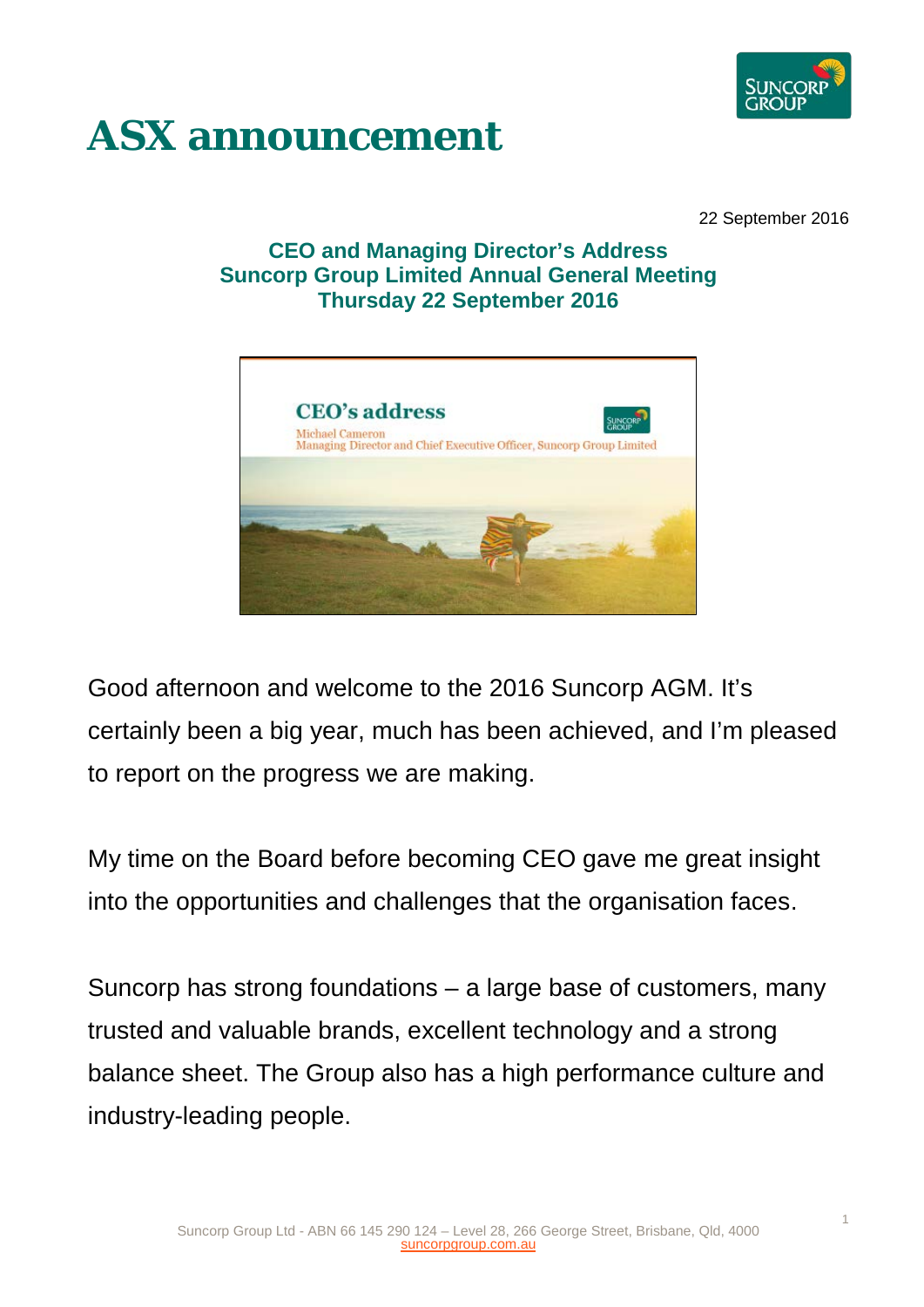Like every industry, there are headwinds that challenge our business. These include factors beyond our control including volatile investment markets, frequent and severe natural hazards, increasing Government regulation and ongoing competitive pressures.

In response, we are building a more resilient Suncorp.



This is reflected in three key priorities – maintaining momentum and stability, elevating the customer, and recalibrating costs.

In terms of maintaining momentum and stability, we finished the year in good shape delivering a full year net profit after tax of \$1,038 million.

The Insurance business achieved a net profit after tax of \$624 million – a solid result given the lower investment returns and higher claims costs. We were able to partially offset the impact of these with reserve releases arising from low inflation.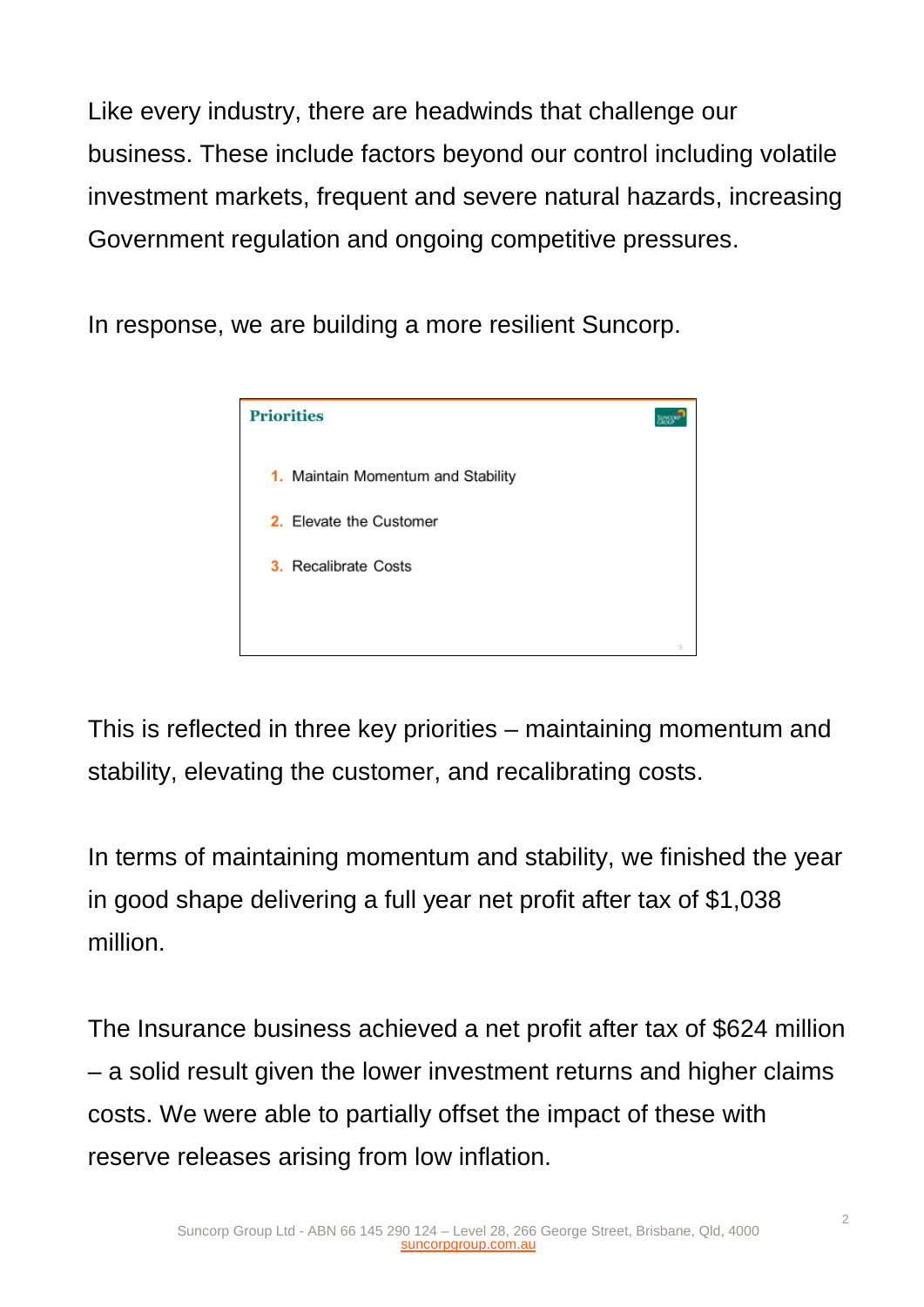It was however, disappointing to report an increase in the cost of working claims at the end of last year. Fixing this remains my number one priority. The initiatives we have put in place are delivering improved operational metrics which are now translating into lower claims costs.

To further build resilience of the organisation, we have purchased additional reinsurance cover to protect against the impact of increased natural hazards that we may experience.

Suncorp Bank delivered a strong result with the net profit after tax of \$393 million, up 11% on the previous year, and Suncorp Life improved its net profit after tax by 14% to \$142 million.

The New Zealand business contributed \$182 million in net profit after tax to the Group.

It is pleasing to see top line growth of 2.9% across the Group, with all key business lines delivering.

During the year, a number of Suncorp people were recruited by our competitors, highlighting the quality of our people and the current high demand for talent.

Yesterday, we announced some further additions to our senior team and I am confident we are well resourced for the future.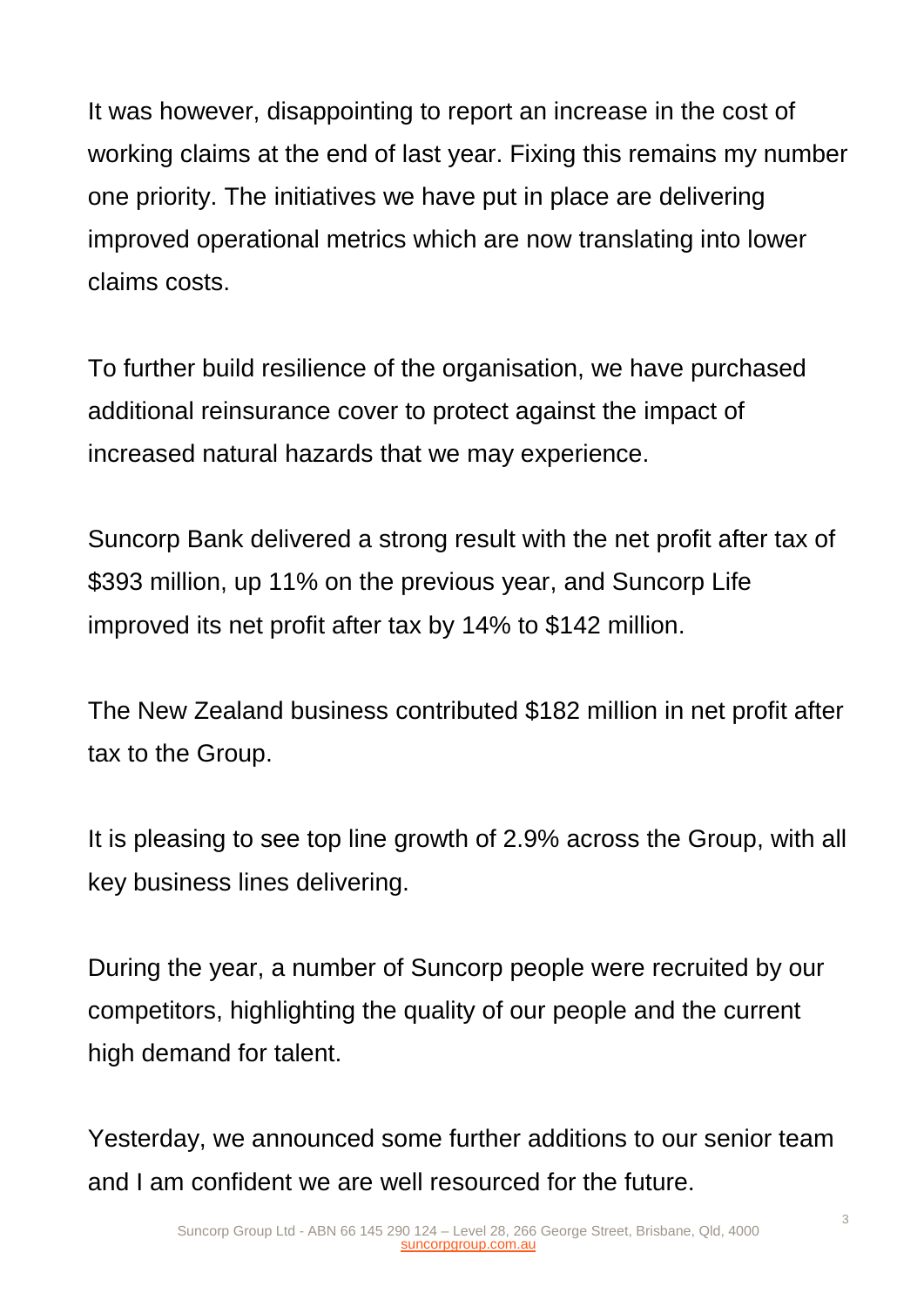Turning to my second priority – Elevating the Customer. As you know, Suncorp has a large customer base, however our structure has made it difficult for us to view customers across brands and products. As a result, the value we deliver tends to be price driven, and this is not sustainable.

So in February, I announced a new operating model that removed these constraints. We also eliminated some areas of duplication that existed. We have reorganised the entire business to support our priorities which will enable us to broaden and deepen our relationships with our customers.

The 'One Suncorp' business model will allow us to better meet our customers' needs across brands and lines of business.

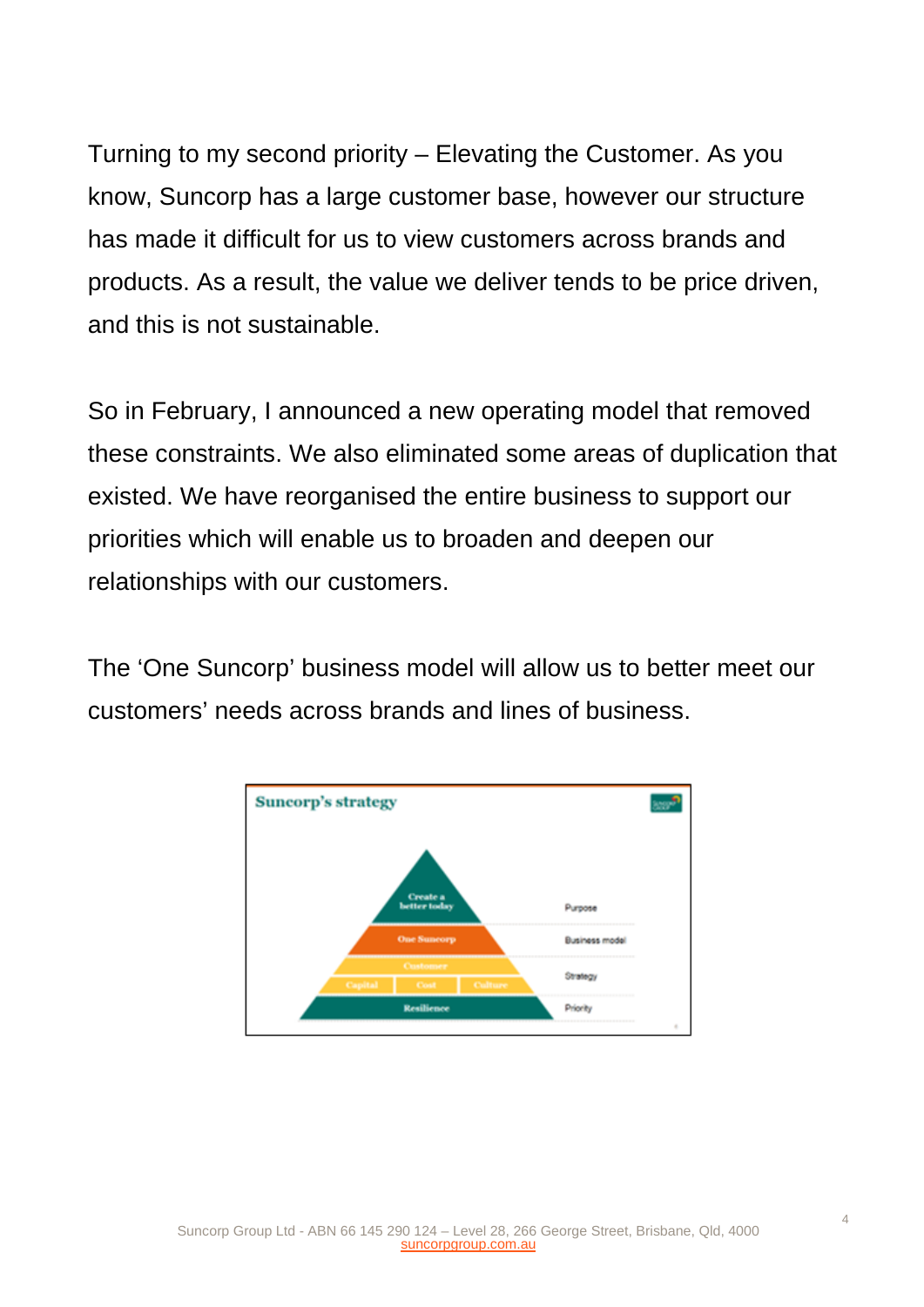We have also launched a new purpose – to create a better today. This extends to our customers, our employees and our shareholders, and today I'd like to show a few stories that really highlight our commitment to this purpose.



*[Video – Creating a better today for Customers]*

For our customers, we are focused on creating value **for** them, not **from** them. Under 'One Suncorp', our customers are customers of the Group, not just insurance, banking or life. This means we can better understand and satisfy their needs.

To build a resilient organisation we are putting the customer at the heart of our business.

We are creating a unique financial services Marketplace, different to anything, anywhere. This will create tangible value for our customers and shareholders.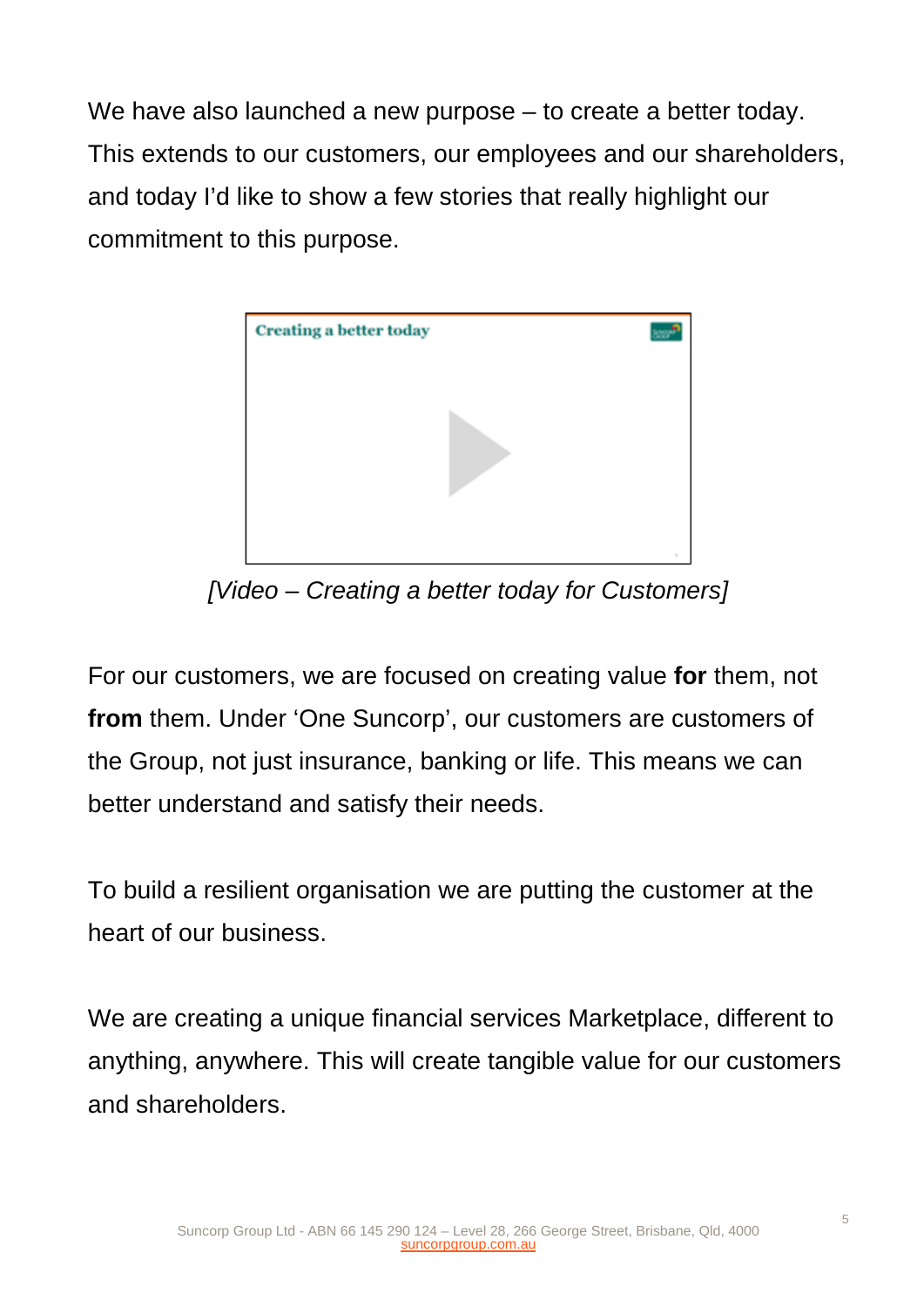Our people are passionate and excited by the possibility of what we can achieve. Here's another short video to explain the Suncorp Marketplace.



*[Video – The Suncorp Marketplace]*

We know by meeting two or more of our customer's needs they are genuinely more satisfied – we call them Connected Customers.

To achieve more Connected Customers we will also extend beyond our existing products and services in insurance and banking – offering attractive new services such as health insurance and annuities provided by third parties and partners.

We are creating a better today by supporting, protecting and enhancing the communities in which we live. This next video shows how our employees contribute to specific community initiatives through our Brighter Futures program.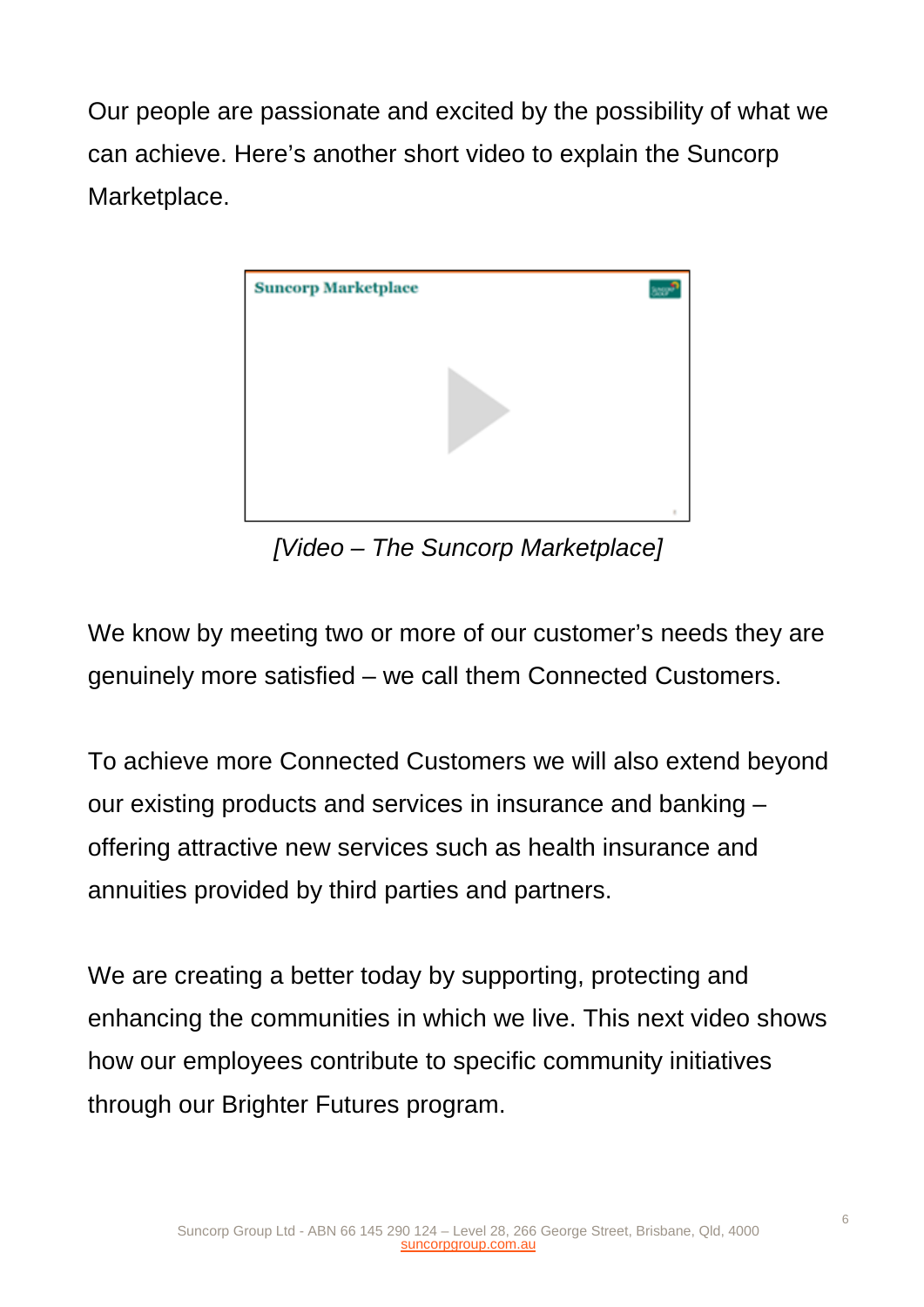

*[Video – Creating a better today for the community]*

We are also aiming to Create a better today for you, our loyal shareholders.

Our recent track record has been strong. As an example, if five years ago, you invested \$10,000 in Suncorp shares at the price of \$7.48, your shares would have increased in value by 66%. You would have also received over \$5,200 in dividends. In total, over \$21,000, representing a shareholder return of 118% – almost double the performance of the ASX 200.

My remaining priority is to recalibrate our costs. It is important to be disciplined and even a little frugal with spending shareholders' money. We will continue to keep costs flat notwithstanding business growth, the need to reinvest, and inflation.